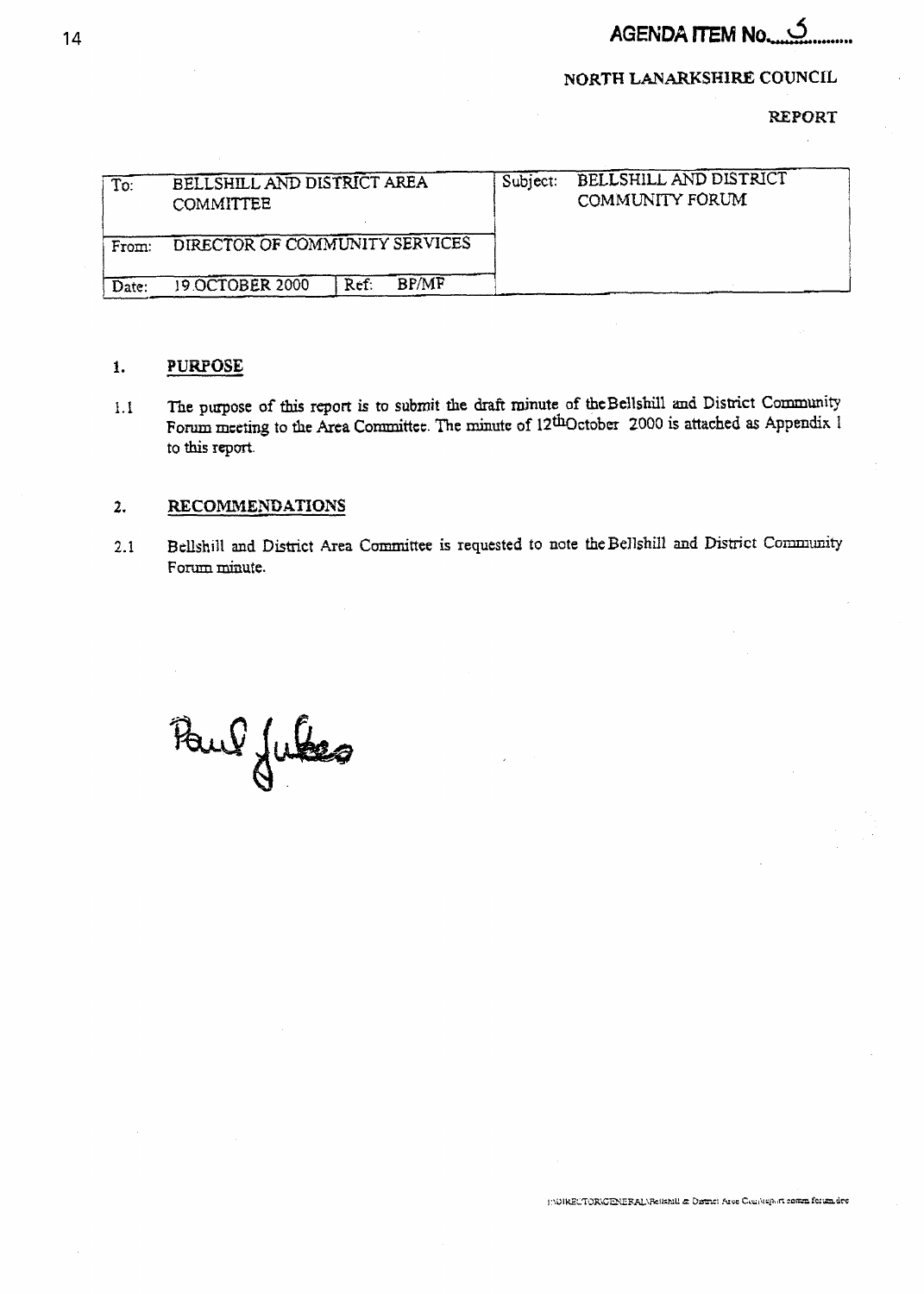# **DRAFT** <sup>15</sup>

#### **BELLSHILL** *AND* **DISTRICT COMMUNITY FORUM**

Note of meeting held on Thursday  $12<sup>th</sup>$  October 2000 in Bellshill Cultural Centre.

**PRESENT:** Tom Leggate, Colin Wotherspoon, Rosemary McCarey, Mary Hendry, John Gilmour and Gary Williams. Councillor J Gorman, Councillor C Hebenton, Joe Keen (Housing & Property Services), Harry Woods (Community Services) and *Sgt.* D Callander

**APOLOGIES:** Sandra Toyer, Willie Foy and Robert McHarg

#### **1.0 Note of meeting of 24" August 2000**

Approved as true record of meeting.

#### **1.1 Matters arising**

Item 1.0 - Adoption of Constitution - continued to next meeting Item 6.0 - Planning Applications - continued to next meeting when Robert McHarg will provide report.

#### **2.0 Policing in Bellshill and District**

Sgt. Callander reported that crime statistics for the period from 1<sup>st</sup> April 2000 indicates an overall reduction of 3.3% compared to this time last year, and gave a breakdown of the various groups of offences that had taken place. He highlighted, for example, that crimes of vandalism had gone down 15% as against an increase of 4.3% across the full Police Division Area. This was encouraging as historically it has been difficult to reduce crimes of vandalism.

The introduction of Community Police Officers patrolling on mountain bikes has resulted in many public complaints eg. Youths loitering, public drinking etc. being dealt with more effectively. *Sgt.* Callander advised the forum that within the area there are 30 'hot spots' which are visited at least once per day and officers being on bikes has helped resolve some trouble spots.

He further advised that Community Police Officers are currently visiting Primary Schools throughout the area giving talks to pupils on personal safety.

*Sgt.* Callander then answered questions from forum members about Police response times to complaints of vandalism to property and street disturbances.

#### **3.0 Feedback from Area Committee of 7'h September 2000**

This item was continued to next meeting.